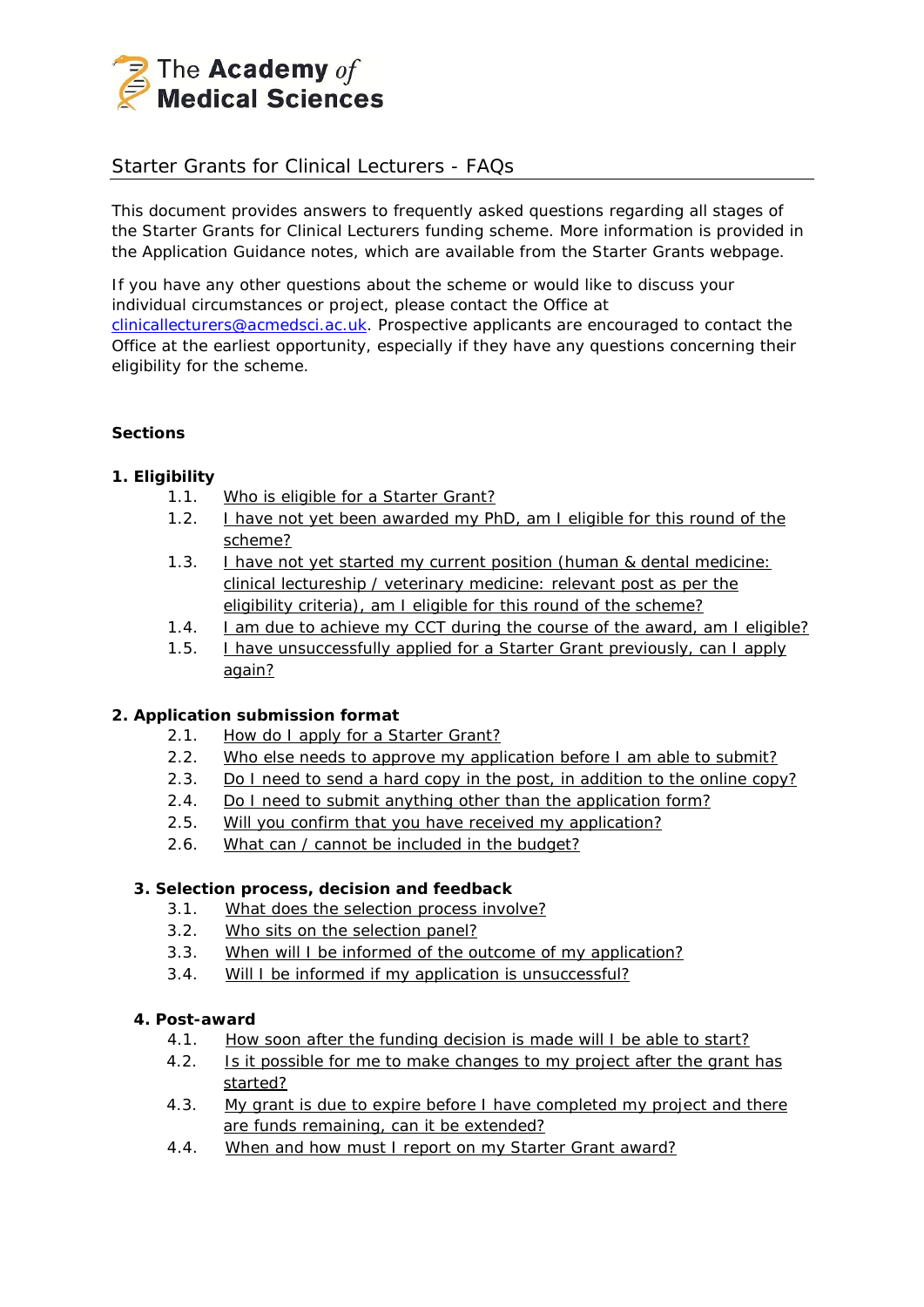

# **1.** *Eligibility*

# <span id="page-1-0"></span>**1.1. Who is eligible for the scheme?**

A Starter Grant is intended as start-up funding and as such is not intended for applicants who have already obtained substantial funding through, for example, Clinician Scientist Fellowships, New Investigator Awards or large project grants. If in doubt, please contact the Office at clinicallecturers@acmedsci.ac.uk.

All eligible applicants must:

- 1. Have a PhD or MD.
- 2. Hold a medical, dental or veterinary undergraduate degree and be registered with the General Medical Council, General Dental Council or Royal College of Veterinary Surgeons.
- 3. Hold a clinical contract.

If you are a clinician in human or dental medicine, you must also:

- 1. Be a research-active clinical lecturer.
- 2. Hold an NTN or NTN(A).
- 3. Be within higher specialty training.
- 4. Have undertaken a substantial period of research equivalent to a PhD or MD, if you have qualified abroad.
- 5. Note the following eligibility criteria relating to the timing of your CCT:
	- If your CCT date will fall during the course of your proposed project, you must have secured protected research time for the whole duration of the project (including the part taking place post-CCT).
	- Clinical lectureships in Primary Care are awarded post-CCT and we welcome applications from this group. However, for all other specialties, candidates are not eligible to apply if they have already attained their CCT.

Senior Clinical Lecturers and Clinical Psychologists are not eligible for this scheme.

If you are a clinician in veterinary medicine, you must be either:

1. A research-active Veterinary Specialist in Training (Resident/Senior Clinical Training Scholar) within an approved Specialist Training Programme with secured and protected research time throughout the proposed project.

Or:

2. A research-active Veterinary Clinician or Veterinary Pathologist with Veterinary Specialist Board qualification or eligibility and within the three-year (probationary) period of your first University appointment and with secured and protected research time throughout the proposed project. If your position is that of a Senior Lecturer but are still within the three-year probationary period, then you are still eligible for this scheme.

**For veterinary applicants** - please note we are currently reviewing our eligibility criteria for veterinary applicants. We would encourage you to get in contact with the Office at clinicallecturers@acmedsci.ac.uk if you would like to discuss your eligibility to the scheme.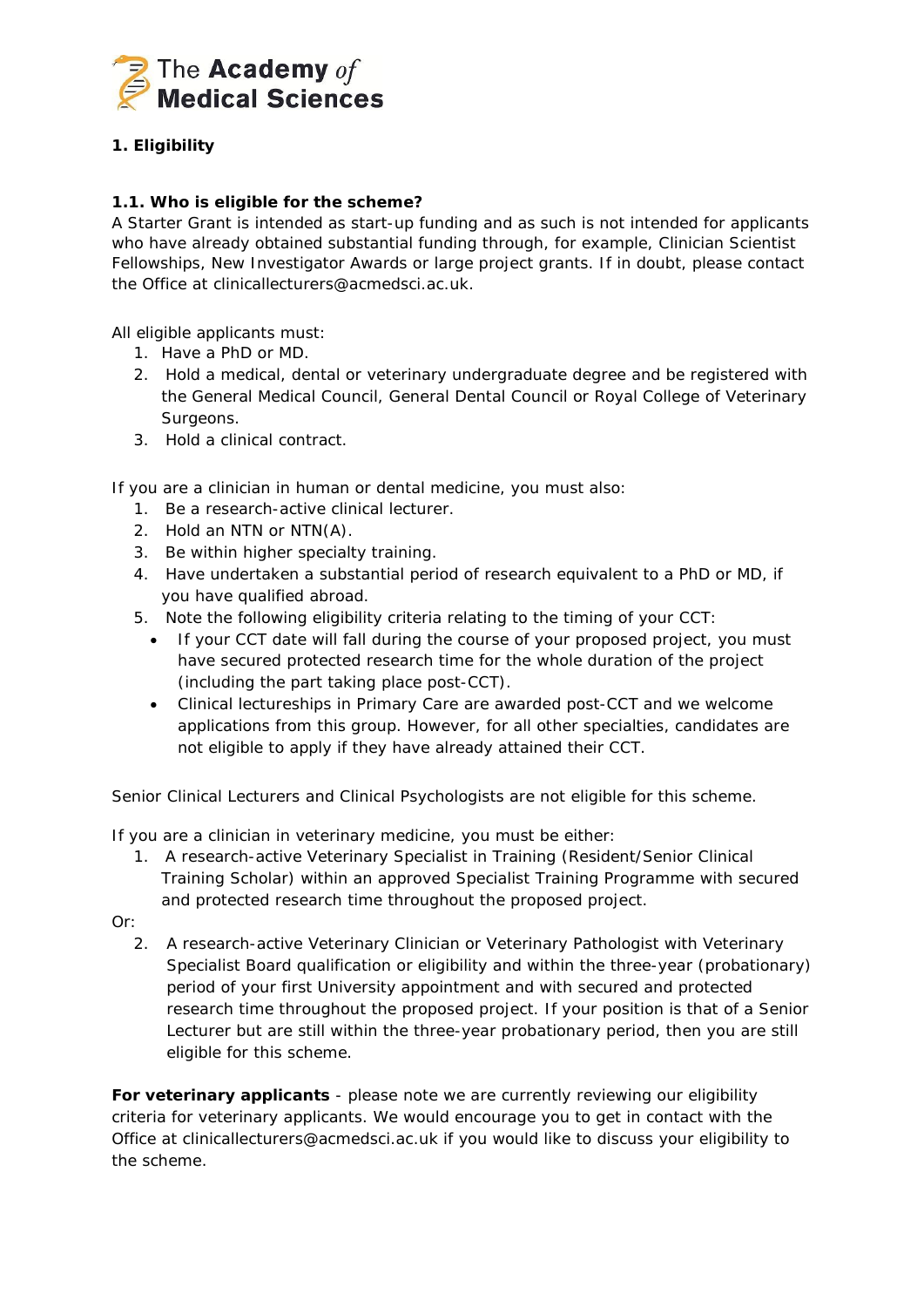

# <span id="page-2-0"></span>**1.2. I have not yet been awarded my PhD, am I eligible for this round of the scheme?**

In order to be eligible, you must have done the following:

- **by the application deadline date:** have submitted your thesis, completed your viva and be in a position to provide written confirmation that only minor corrections are required, if any. However, if your viva date has been delayed due to institutional closures and the COVID-19 pandemic, we will consider applications from those who have submitted their thesis but are awaiting their viva which will be held **before** the panel date.
- **by the panel date:** have either been awarded your PhD or be in a position to provide written confirmation from your awarding institution that you have fulfilled all the criteria – including the submission and approval of any corrections - for the award of your PhD. The graduation ceremony can be pending.

### <span id="page-2-1"></span>**1.3. I have not yet started my current position (human & dental medicine: clinical lectureship / veterinary medicine: relevant post as per the eligibility criteria), am I eligible for this round of the scheme?**

You must be in post by the date the panel meets to consider your application. The panel meetings occur in December and June each year. If necessary, please contact the Office at [clinicallecturers@acmedsci.ac.uk](mailto:clinicallecturers@acmedsci.ac.uk) to discuss your individual circumstances and confirm the date of the panel.

# <span id="page-2-2"></span>**1.4. I am due to achieve my CCT during the course of the award, am I eligible?**

You may be eligible for a Starter Grant provided that you meet the following criteria:

- You must not have already obtained your CCT. With the exception of Clinical Lectureships in Primary Care and Dentistry, which are primarily awarded post-CCT, candidates from all other specialities are not eligible to apply if they have already attained their CCT.
- If your CCT date will fall during the course of your proposed project, you must have secured protected research time throughout the proposed project (including the part taking place post-CCT). You will be required to detail the plans that will be put in place to ensure that you are afforded sufficient research time post-CCT to complete your project. Your academic supervisor must be in a position to offer such reassurances. Please contact the Office [\(clinicallecturers@acmedsci.ac.uk\)](mailto:clinicallecturers@acmedsci.ac.uk) if you wish to discuss your eligibility to the scheme. More information is provided in the Application Guidance notes, which are available from the [Starter Grants](http://www.acmedsci.ac.uk/careers/funding-schemes/starter-grants/)  [webpage.](http://www.acmedsci.ac.uk/careers/funding-schemes/starter-grants/)

# <span id="page-2-3"></span>**1.5. I have unsuccessfully applied for a Starter Grant previously, can I apply again?**

Unsuccessful applicants are allowed one re-application to the scheme. If this is your second application, you will have received feedback from your initial application and will have the opportunity to explain how your proposal differs from the previous one. For more information, please refer to the Application Guidance notes, which are available on the [Starter Grants webpage.](http://www.acmedsci.ac.uk/careers/funding-schemes/starter-grants/)

If you have already had two unsuccessful applications, it is not possible to re-apply to the scheme with a different project.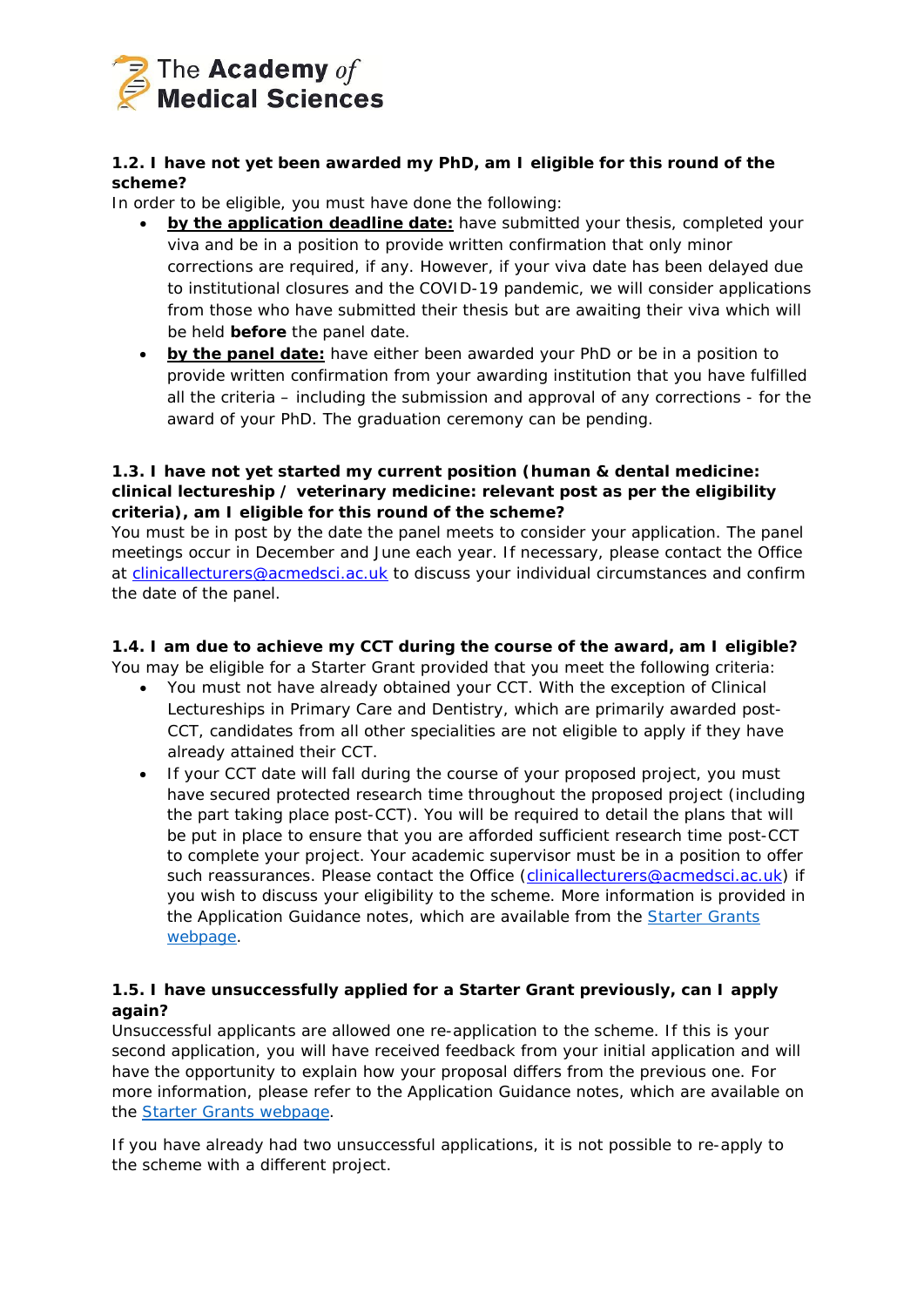

# **2.** *Application submission and format*

### <span id="page-3-0"></span>**2.1. How do I apply for a Starter grant?**

To apply for a Starter Grant, you will need to submit an online application through the [Academy's Flexi-Grant](https://acmedsci.flexigrant.com/) system.

#### <span id="page-3-1"></span>**2.2. Who else needs to approve my application before I am able to submit?**

In order to submit your application, you need to have four declarations confirming the validity of the application. The required signatories are your Head of Department, Clinical Supervisor, Academic Supervisor and Finance Officer. You will not be able to submit your application without their approvals.

You will be able to invite them through the **Academy's Flexi-Grant**, however we strongly recommend you contact them yourself **before** inviting them through the system. If they need further assistance, please prompt them to contact the Office at clinicallecturers@acmedsci.ac.uk.

### <span id="page-3-2"></span>**2.3 Do I need to send a hard copy in the post, in addition to the online copy?**

No, please do not send us a hard copy as we only accept online applications.

### <span id="page-3-3"></span>**2.4. Do I need to submit anything other than the application form?**

No, unless you have not yet been awarded your PhD. In that case, you will need to have had your viva by the application deadline and send us an electronic copy of a letter confirming that only minor corrections, if any, are required to your thesis.

#### <span id="page-3-4"></span>**2.5. Will you confirm that you have received my application?**

You will receive an automatic confirmation of your submission through the Flexi-Grant system. We will endeavour to also get in touch with you soon after your submission, especially if we want to clarify any aspects of your application.

#### <span id="page-3-5"></span>**2.6. What can /cannot be included in the budget?**

The focus of this scheme is to support new and directly incurred research costs such as consumables, access charges, access to data sets, essential software and licences, and equipment. Modest allocation for equipment may be considered by the panel, but large amounts will raise questions from the panel and should be well justified within the application form.

The grant cannot cover your personal salary nor the salary of research assistants, PhD students or postdoctoral staff. However, funds can be used to cover the cost of necessary technical support that is already available through your institution. For more information, please refer to the Application Guidance notes on the **Starter Grants** [webpage](https://acmedsci.ac.uk/grants-and-schemes/grant-schemes/starter-grants) or contact the Office via [clinicallecturers@acmedsci.ac.uk](mailto:clinicallecturers@acmedsci.ac.uk) to discuss your specific circumstances.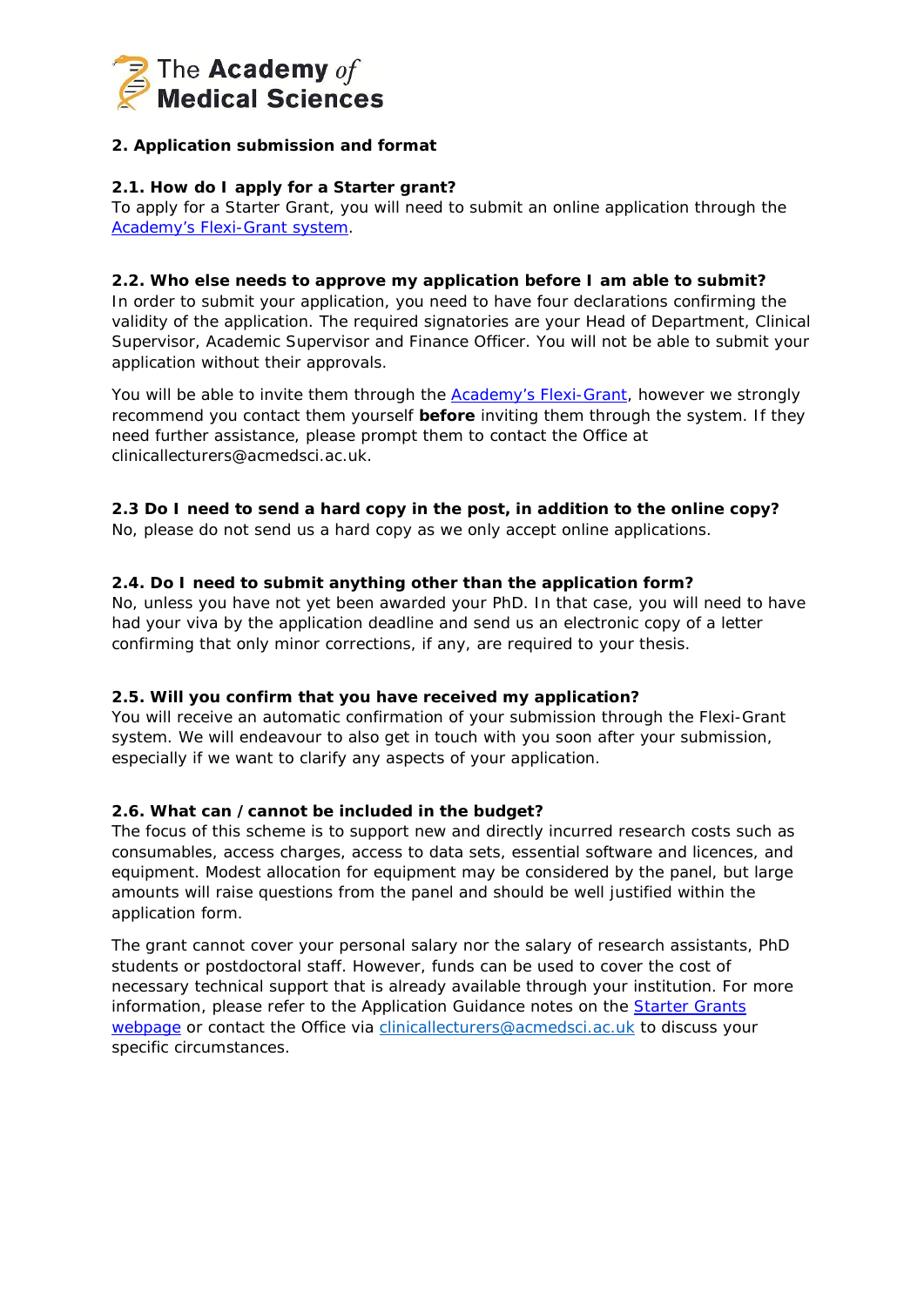

## **3.** *Selection process, decision, and feedback*

#### <span id="page-4-0"></span>**3.1. What does the selection process involve?**

Once the application deadline passes,

- (1) applications are checked by the Office for eligibility you may be contacted by the Office soon after the application deadline to discuss certain aspects of your application that might be unclear;
- (2) applications are peer-reviewed by Fellows of the Academy of Medical Sciences and other experts in your field;
- (3) applications and reviews are considered by the selection panel, comprising Fellows of the Academy of Medical Sciences.

There is no interview stage.

### <span id="page-4-1"></span>**3.2. Who sits on the selection panel?**

The current panel membership is listed under the 'Selection Panel' tab on the **Starter** [Grants webpage.](http://www.acmedsci.ac.uk/careers/funding-schemes/starter-grants/) Applicants should not approach panel members to discuss their application; if you have any questions, please contact the Office via [clinicallecturers@acmedsci.ac.uk.](mailto:clinicallecturers@acmedsci.ac.uk)

#### <span id="page-4-2"></span>**3.3. When will I be informed of the outcome of my application?**

You will receive notification of the outcome of your application within two months of the panel meetings, which occur in December and June each year.

#### <span id="page-4-3"></span>**3.4. Will I be informed if my application is unsuccessful?**

Yes – all applicants are informed of the outcome of their application and receive anonymised feedback from the reviewers and the selection panel.

#### *4. Post-award:*

#### <span id="page-4-4"></span>**4.1. How soon after the funding decision is made will I be able to start?**

If successful, the earliest you can start your award is approximately one month after the decision has been communicated to you. Please also note that the length of time will depend on how quickly you return the necessary forms to the Office. Your project start date must occur within six months of the award offer. Award letters are normally issued within two months of the panel meeting.

### <span id="page-4-5"></span>**4.2. Is it possible for me to make changes to my project after the grant has started?**

Starter Grants must be used for the purpose for which they have been awarded. However, we understand that sometimes changes to your experimental plan, supervisory arrangements, etc., are unavoidable. For this reason, you may apply for amendments to your research project such as changes to your host institution, supervisory arrangements, and budget. Please contact the Office, via